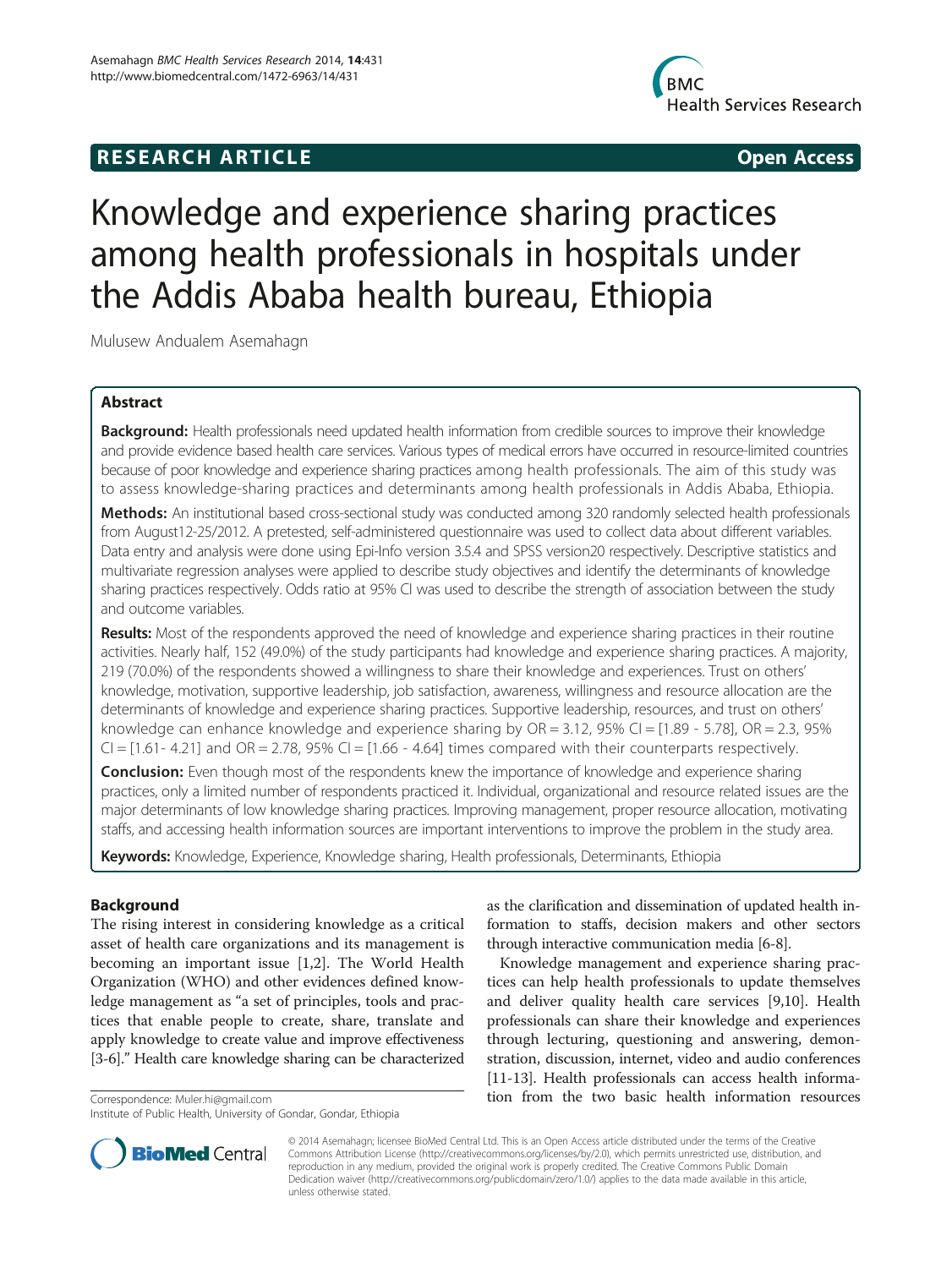(HIRs): formal (hard and soft copies) and informal (human resources) [[14,15\]](#page-8-0).

Health professionals need up-to-date health information from credible sources to improve their knowledge and provide evidence based healthcare services to their clients [[16\]](#page-8-0). As shown by various studies, developing knowledge sharing habits within the organizations is essential for the success of health institutions and their customers by increasing intellectual capital, reducing costs, and making individuals and organizations competitive in their environment [[10,16](#page-8-0)-[20](#page-8-0)]. Knowledge sharing practices can be at individual or organization level [[21](#page-8-0)].

Even though the importance of knowledge and experience sharing practices are mentioned by various studies, they are poorly practiced in hospitals of resource-scared countries [[22-26](#page-8-0)]. Health professionals from resourcelimited countries are known for their limited information sharing practices [[22,23\]](#page-8-0). The absence of this crucial issue in hospitals is an important cause for the occurrence of various medical errors such as severe injury, missingdiagnosis, wrong treatment, increased multi drug resistance and unexpected deaths [\[1,24-29\]](#page-8-0).

As indicated by different studies from Ethiopia, information and experience sharing practice of health professionals is poor due to several reasons. Health care workers in most of the health institutions are working simply by referring to their handouts and remembering their school trainings [\[26,27\]](#page-8-0).

Some of the reasons are poor infrastructure for information sharing, poor health personnel initiation, poor peer education, poor management, absence of internet services and poor information sharing culture among staffs [\[22,23,26,27\]](#page-8-0). The presence of knowledge gaps, a competitive environment, government needs, and questions from patients pushed health professionals to have up-to-date health information and experiences [[22,26,27](#page-8-0)].

Generally, factors affecting information sharing practices can be grouped as intrinsic (individual) and extrinsic (organizational and technological factors) [[30](#page-8-0)-[32](#page-8-0)]. Some of the individual level factors were time shortage, lack of confidence, knowledge gap, age, culture, poor readiness, language barriers, gender differences, personal initiation and differences in educational status [[30](#page-8-0)-[32](#page-8-0)]. Major organizational factors are management problem, absence of information sources, poor attention from staffs, poor information sharing culture, resource shortage and poor infrastructure [\[30,32\]](#page-8-0). Accuracy, maintenance issues, feasibility, interoperability issues, system failure, acceptance and user-friendliness of the system are major technological related factors [\[31,32\]](#page-8-0).

Based on the study findings from Addis Ababa, Ethiopia [[23](#page-8-0)], high turnover of experienced health professionals, absence of retirement, external transfer, death, and personal reasons were also important determinants for the

presence of poor knowledge and experience sharing practice. Another study from Bahir Dar, Ethiopia [\[22\]](#page-8-0) showed that poor staffs' engagement on knowledge sharing, health information sharing mechanisms shortage, poor infrastructure, poor organizational motivation/support, poor resource allocation and limited communication channels were determinants for knowledge and experience sharing practice.

The aim of this study is to determine the level of knowledge and experience sharing practices among health professionals and to identify determinant factors in hospitals under Addis Ababa Health Bureau (AAHB). Since there is inadequate evidence on this topic in the study area, findings of this study will serve as important evidence for health administrators, policy makers, health professionals, NGOs and researchers to plan and make interventions to improve knowledge and experience sharing practices in the study area.

## Methods

An institutional based cross sectional study was conducted to determine knowledge and experience sharing practice, and associated factors among health professionals working at the five public hospitals under the AAHB from August12-25/2012. Addis Ababa is the capital city of Ethiopia with a population of 2, 738, 248 [\[33](#page-8-0)]. The city has ten administrative sub cities and 99 Kebeles. There are 38 hospitals (ten public and 28 NGO and private) in the study area. Of these, AAHB owns only five. There are about 27 governmental owned health centers, 19 higher and 103 medium private clinics [\[34\]](#page-8-0). During the study period, there were about 1200 health professionals from different departments working in the five AAHB hospitals.

All health professionals who are the employees of hospitals under AAHB were the source population for this study. The sample size of the study was determined using Epi Info version 7, by taking the total population  $N = 1200$ . The knowledge sharing practice of health professionals  $(p) = 50\%$  since there was no previous study there with the precision error  $(d)$  =0.05 at a 95% confidence level and 10% contingency. Thus, the actual sample size for the current study was  $291 + 29 = 320$ .

There were 279, 169, 156, 275 and 303 health professionals in Zewditu memorial hospital, Ras-Desta Damtew memorial hospital, Gandi memorial hospital, MinillikII hospital and Yekatit12 hospital respectively. The ample size for each hospital was determined proportionally and each sample from each hospital was selected randomly from alphabetical health professionals lists (Figure [1](#page-2-0)).

Data from the study participants were collected using a pretested self-administered questionnaire. The questionnaire was developed by referring related studies from different sources [\[11,26,35-37](#page-8-0)]. The tool contained questions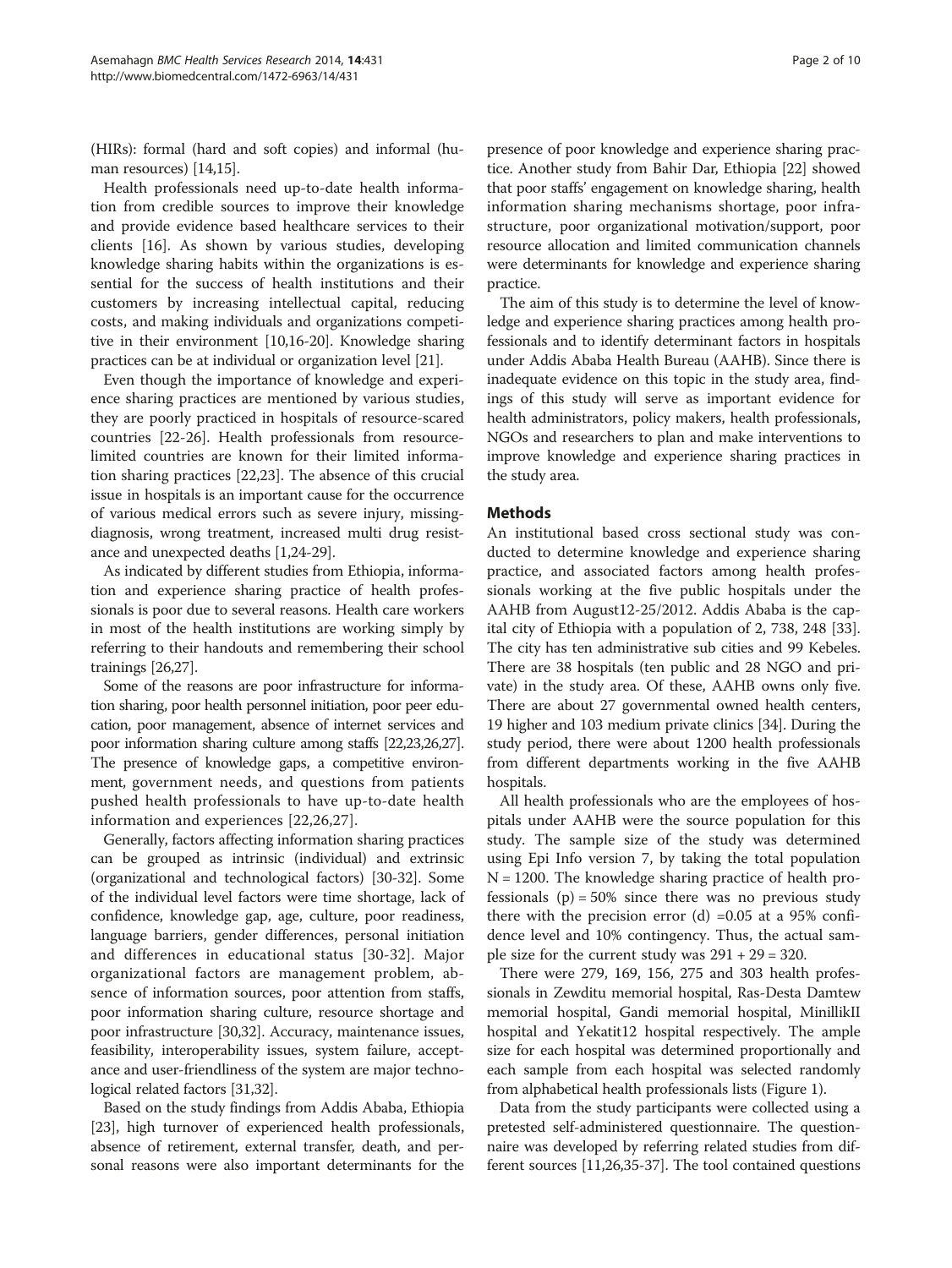<span id="page-2-0"></span>

related to socio-demographic characteristics, information and experience sharing practices, and factors affecting information sharing of health professionals. The questionnaire was prepared in English, translated into Amharic (local language) and back to English using language experts to check its consistency. Names of the study participants were excluded from the questionnaire to assure data confidentiality. The validity of the questionnaire was checked by conducting pre-test on about 10% of the tool at St. Paulos specialized hospital, which is having the same setups as the study hospitals.

A one day training on the objective of the study, data confidentiality, respondents' right, informed consent, and data collection techniques was given to the three data collectors and two supervisors prior to the data collection period.

Ethical clearance for this study was obtained from Addis Ababa University Medical Faculty Review Committee. Letter of support was obtained from Addis Ababa administrative health bureau. In addition, informed consent was taken from the heads of each hospital and respondents after explaining the purpose, duration, and required samples.

The data collectors informed health professionals about the purpose of the study, the questionnaire filling process and data confidentiality while distributing the questionnaire and obtained informed consent from all participants. The supervisors and the principal investigator closely supervised the data collectors, example about their approach to the respondents, communication with respondents,

responsiveness of data collectors, time utilization, data confidentiality issues and checking data completeness.

The investigator checked all data for completeness and consistency before data entry. Epi-Info version 3.5.4, and SPSS version 20 were used to clean and analysis of data respectively. Descriptive statistics were used to describe the study population in relation to relevant variables. Binary logistic regression was computed to see the effect of each study variable on the outcome variable. Variables with p-value of < 0.2 were subjected in a multivariate logistic regression analysis to evaluate the consistency of the effect after adjusting other variables. The reason of taking variables with p-value < 0.2 is to not miss variables, which may have an impact on the outcome variables. The strength of associations was described using Odds ratio (OR) and a 95% CI.

In general, the causal model approach with forward fitting was used, since the main objective of the study is to identify the potential factors for the presence of poor knowledge and experience sharing in the study area.

#### Results

### Socio-demographic characteristics of the study subjects

Three hundred twenty self-administered questionnaires were distributed among the study participants. Of the total distributed questionnaires, 311 (97.0%) were completed and returned back for analyses. Among those respondents, 189 (61.0%) were females. The majority of the respondents (67.0%) were in the age group of 21–30 years (Table [1](#page-3-0)). More than half of the respondents, 199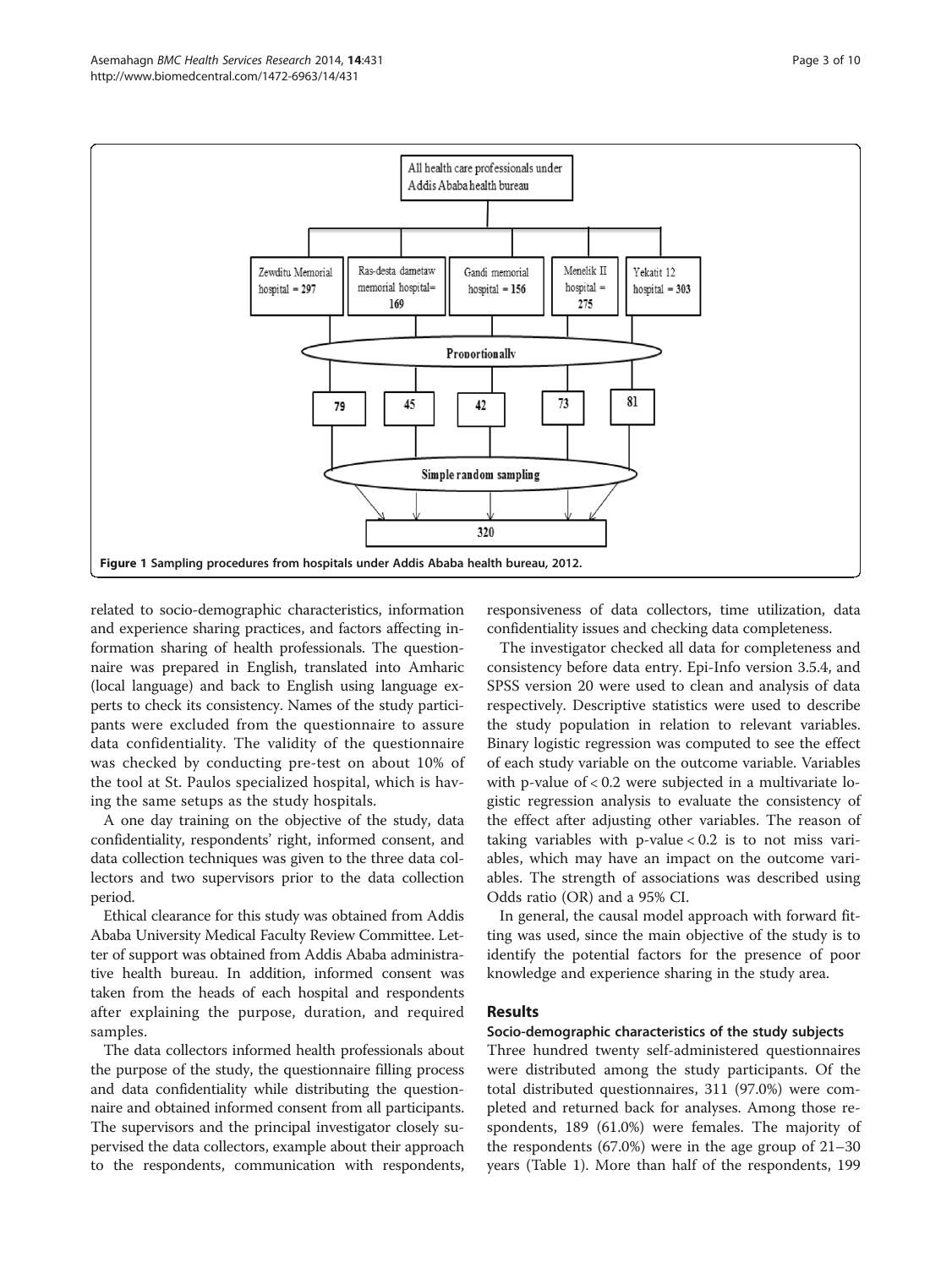<span id="page-3-0"></span>Table 1 Socio demographic characteristics of health professionals among selected hospitals in Addis Ababa, 2012

| <b>Study variables</b>                | Value (%)   |
|---------------------------------------|-------------|
| Age in years:                         |             |
| $21 - 30$                             | 208 (67.0%) |
| $31 - 40$                             | 75 (24.0%)  |
| $41 - 50$                             | 22 (7.0%)   |
| >50                                   | $6(2.0\%)$  |
| Sex:                                  |             |
| Male                                  | 122 (39.0%) |
| Female                                | 189 (61.0%) |
| Educational level:                    |             |
| Diploma and below                     | 112 (36.0%) |
| Degree and above                      | 199 (64.0%) |
| Professional category:                |             |
| Nurse                                 | 181 (58.0%) |
| Laboratory personnel                  | 37 (12.0%)  |
| Medical doctor                        | 28 (9.0%)   |
| Pharmacy personnel                    | 29 (10.0%)  |
| Health officers                       | 16 (5.0%)   |
| Other categories                      | 19 (6.0%)   |
| Working experience in years:          |             |
| $\leq$ 10 years                       | 235 (76.0%) |
| >10 years                             | 76 (24.0%)  |
| Monthly salary in Birr:               |             |
| >2000.00                              | 199 (64.0%) |
| $[1500 - 2000.00]$                    | 87 (28.0%)  |
| $<$ 1500.00                           | 25 (8.0%)   |
| Job satisfaction:                     |             |
| Yes                                   | 146 (47.0%) |
| <b>No</b>                             | 165 (53.0%) |
| Reasons for job dissatisfaction:      |             |
| Poor salary                           | 75 (43.0%)  |
| Poor opportunity for updating         | 52 (30.0%)  |
| Poor recognition and rewarding system | 28 (16.0%)  |
| Both poor salary and poor recognition | 20 (11.0%)  |

(64.0%) have a first degree and above in educational status. By profession, 181 (58.0%) were nurses, 37 (12.0%) were medical laboratory personnel, 29 (10.0%) were pharmacy personnel, 28 (9.0%) were general practitioners, 16 (5.0%) were health officers and the rest 19 (6.0%) were health workers from other categories (Table 1).

A large number of respondents (76.0%) have more than five years of professional working experience. Concerning monthly income, 199 (64.0%), 87 (28.0%) and 25 (8.0%) of the respondents have greater than 2000, between and

including 1500–2000 and below 1500 Ethiopian Birr respectively (Table 1).

More than half, 165 (53.0%) of the respondents were not satisfied with their job for various reasons. The major causes for their job dissatisfaction were lack of attractive salary 75 (43.0%), poor opportunities for further education 52 (30.0%), lack of performance reward or recognition 28 (16.0%) and 20 (11.0%) were due to both poor salary and absence of proper recognition from their organization (Table 1).

Table 2 Initiation, willingness and practice of knowledge sharing among health professionals in Addis Ababa,  $2012$ 

| Study variables                                       | Value (%)   |
|-------------------------------------------------------|-------------|
| Level of initiation to share information:             |             |
| Low                                                   | 167 (54.0%) |
| High                                                  | 144 (46.0%) |
| Willingness of sharing information:                   |             |
| Yes                                                   | 219 (70.0%) |
| No                                                    | 92 (30.0%)  |
| Asking staffs for information sharing:                |             |
| Yes                                                   | 206 (66.0%) |
| No                                                    | 105 (34.0%) |
| Information and experience sharing:                   |             |
| Yes                                                   | 152 (49.0%) |
| No                                                    | 159 (51.0%) |
| ICTs access:                                          |             |
| Yes                                                   | 68 (22.0%)  |
| No                                                    | 243 (78.0%) |
| Major health information sources:                     |             |
| <b>Books</b>                                          | 59 (39.0%)  |
| Trainings                                             | 44 (29.0%)  |
| Workshops                                             | 32 (21.0%)  |
| Guidelines                                            | 17 (11.0%)  |
| Presence of Health information sources:               |             |
| Yes                                                   | 90 (29.0%)  |
| No                                                    | 221 (71.0%) |
| Presence of periodic meeting for information sharing: |             |
| Yes                                                   | 168 (54.0%) |
| <b>No</b>                                             | 143 (46.0%) |
| Presence of supportive leadership:                    |             |
| Yes                                                   | 101 (32.0%) |
| <b>No</b>                                             | 210 (68.0%) |
| Resource allocation for knowledge sharing:            |             |
| Yes                                                   | 109 (35.0%) |
| No                                                    | 202 (65.0%) |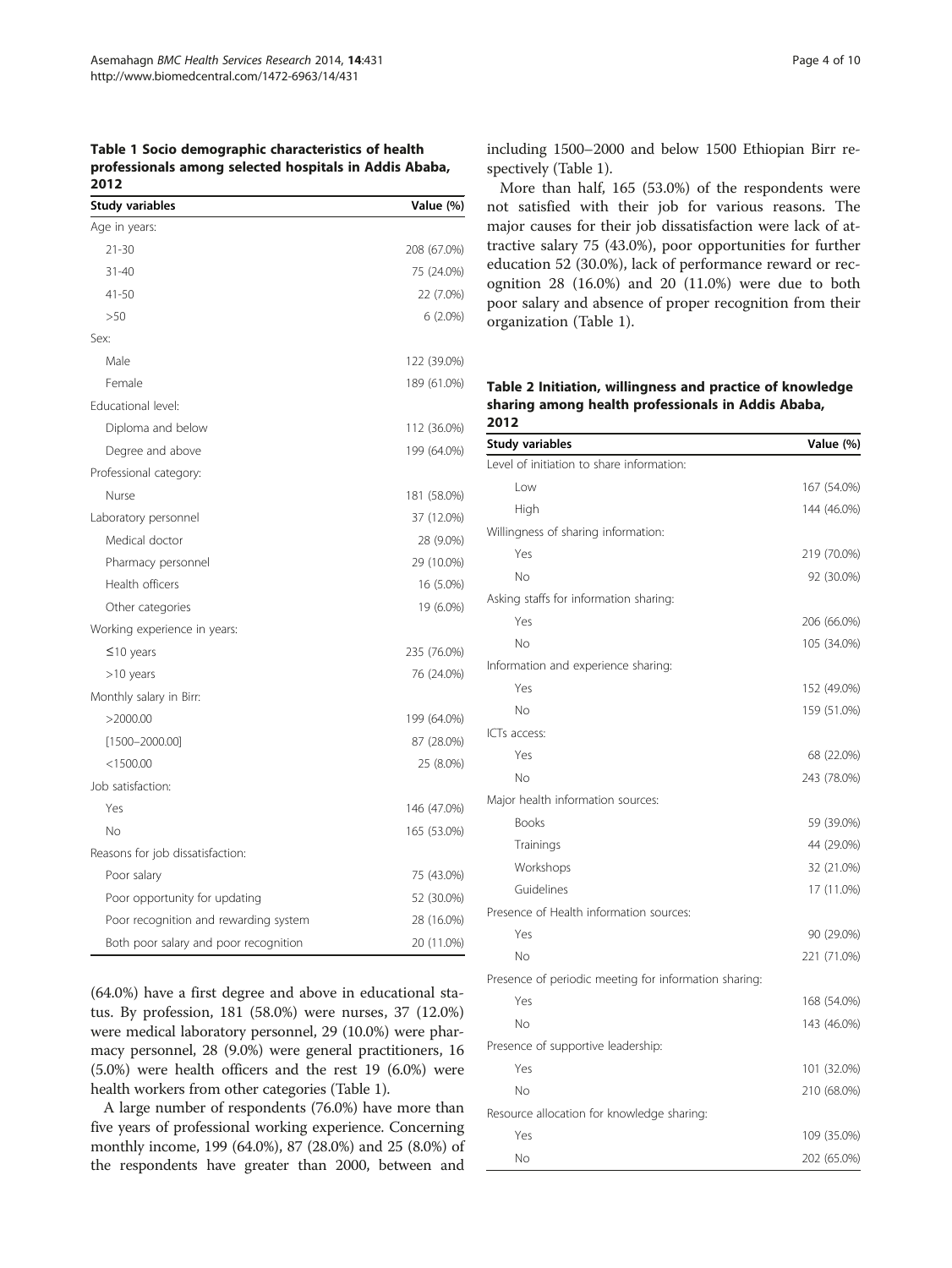## Motivation, willingness and practices of health professionals to share knowledge

In the case of respondents' initiation level, 167(54.0%) and144 (46.0%) of the respondents had low and high initiation levels to share their knowledge with their colleagues (Table [2\)](#page-3-0). There were ten questions prepared to assess the initiation level to share knowledge. Those who answered ≥7 questions were considered highly initiated to share their knowledge and experiences. Two hundred nineteen (70.0%) of the respondents have an interest to share their knowledge, experience and skills with their colleagues. On the other hand, 206 (66.0%) of the respondents requested their colleagues to get additional information (Table [2](#page-3-0)).

Nearly half, 152 (49.0%) of the study participants shared health information (disease information, patient diagnosis and management) and professional experience with their colleagues when needed.

Major health information sources for those who had experience in information sharing were workshops (21.0%), trainings (29.0%), books (39.0%) and guidelines (11.0%). The majority, 219 (70.0%) of the respondents stated that they are willing to share their knowledge and experience with their colleagues. The presence of supportive leader ship and resource allocation for knowledge sharing was reported from 101 (32.0%) and 109 (35.0%) respectively (Table [2](#page-3-0)).

The majority (71.0%) of the respondents disagreed on the presence of adequate health information resources (books, workshops, trainings, peer education, library, and seminars) within and around their organization. About 54.0% of all study participants agreed that there are no periodic meetings for knowledge sharing within their hospital. About 71.0% of the respondents reported the absence of adequate and updated HIRs in the study area. The absence of information communication technologies (ICTs) within the hospitals was reported from about 243 (78.0%) of the respondents (Table [2](#page-3-0)).

#### Information sharing mechanisms

Nearly half (49.0%) of the respondents used various types of mechanisms to share their knowledge and experiences with their colleagues. Some of them were faceto-face, manuals, patient medical record system, reports, phone and internet. In the case of face to face, 67 (44.0%), 53 (35.0%), 20 (13.0%) and 12 (8.0%) of the respondents used it frequently, sometimes, rarely and never to share their knowledge and experience respectively. About 72 (47.0%), 45 (30.0%), and 25 (16.0%) of the respondents used manuals and patient medical records frequently, sometimes and rarely to share information respectively (Figure 2).

Only about 53 (35.0%) and 51 (34.0%) of health professionals used their phones to share information frequently and sometimes. The least frequently used knowledgesharing medium in the study area was the internet. It was accessed by only 21 (14.0%) of the respondents frequently, 28 (18.0%) sometimes and 30 (20.0%) rarely (Figure 2).

#### Factors affecting knowledge sharing

Factors affecting knowledge sharing practices of health professionals were assessed in three dimensions: individual,

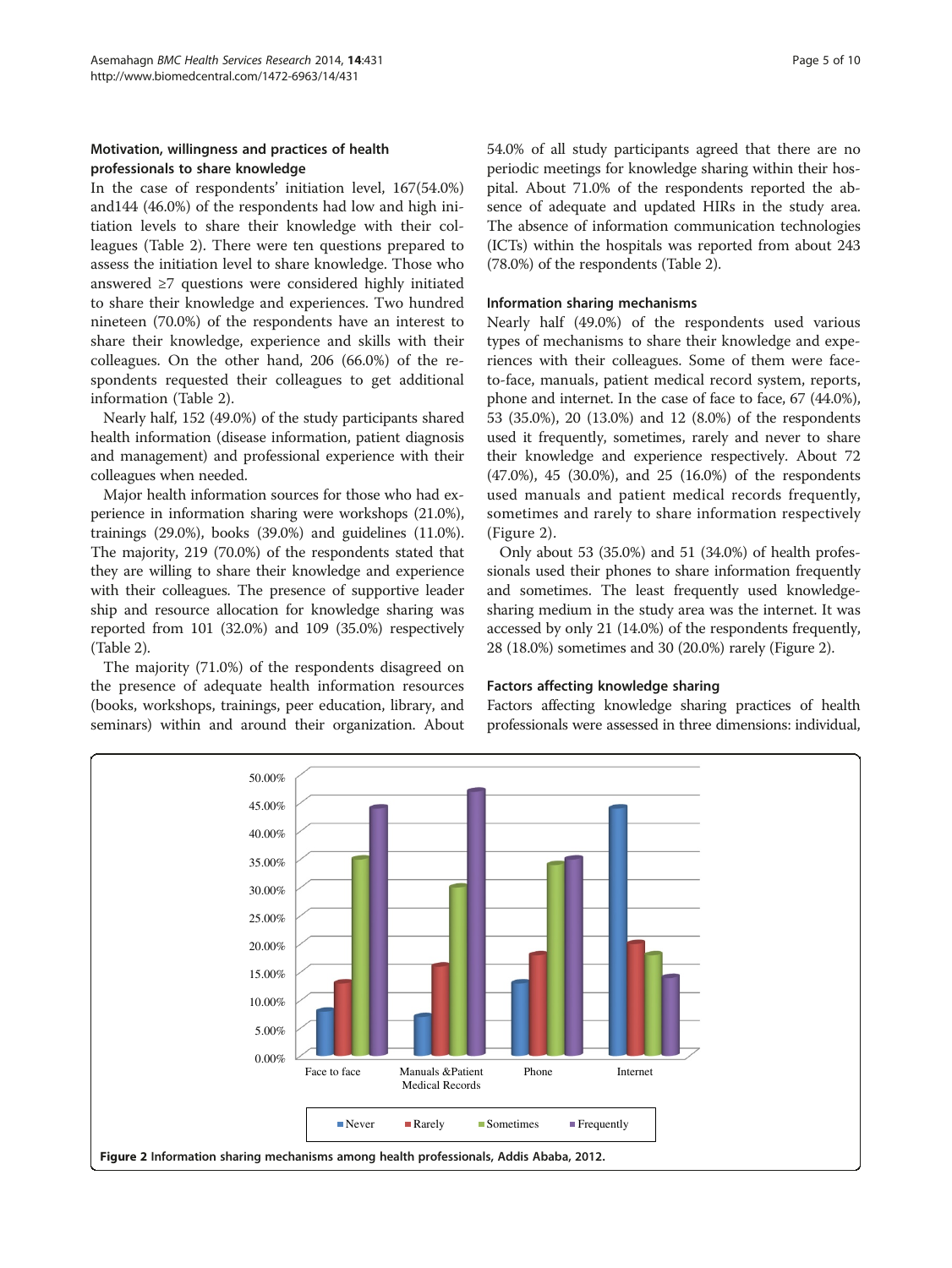organizational and technological related variables. Trust among staffs, awareness, knowledge level, personal initiation, fear of loss of personal competitiveness, intrinsic and extrinsic motivation were identified factors under the individual dimensions (Table 3).

Supportive leadership, resource allocation, access of information sources, presence of periodic meetings and infrastructure were commonly identified organizational factors (Table [2](#page-3-0)). More than half, 165 (53.0%), of the

Table 3 Individual related factors for information sharing in Addis Ababa, 2012

| <b>Study variables</b>                              | Value (%)   |
|-----------------------------------------------------|-------------|
| Trust is important for knowledge sharing            |             |
| Yes                                                 | 165 (53.0%) |
| <b>No</b>                                           | 80 (26.0%)  |
| Not certain                                         | 66 (21.0%)  |
| Trust on staffs' knowledge:                         |             |
| Yes                                                 | 204 (66.0%) |
| No                                                  | 107 (34.0%) |
| Aware of the importance of knowledge sharing:       |             |
| Yes                                                 | 218 (70.0%) |
| No                                                  | 93 (30.0%)  |
| Knowledge sharing reduce competitiveness:           |             |
| Yes                                                 | 62 (20.0%)  |
| <b>No</b>                                           | 202 (65.0%) |
| Not sure                                            | 46 (15.0%)  |
| Information sharing time wasting & make busy:       |             |
| Yes                                                 | 112 (36.0%) |
| <b>No</b>                                           | 199 (64.0%) |
| Intrinsic motivation vital for information sharing: |             |
| Yes                                                 | 193 (62.0%) |
| <b>No</b>                                           | 45 (14.0%)  |
| Not sure                                            | 73 (24.0%)  |
| Presence of intrinsic motivation                    |             |
| Yes                                                 | 250 (80.0%) |
| No                                                  | 61 (20.0%)  |
| Enjoyed with information sharing                    |             |
| Yes                                                 | 211 (68.0%) |
| <b>No</b>                                           | 100 (32.0%) |
| Extrinsic motivation vital for information sharing  |             |
| Yes                                                 | 250 (80.0%) |
| <b>No</b>                                           | 29 (9.0%)   |
| Not sure                                            | 32 (11.0%)  |
| Presence of extrinsic motivation                    |             |
| Recognition                                         | 69 (19.0%)  |
| Financial                                           | 27 (5.0%)   |
| Not                                                 | 215 (76.0%) |

respondents reported that trust among colleagues is important for knowledge and information sharing practices. About 202 (65.0%) of the respondents mentioned that knowledge sharing does not reduce the competitiveness of individuals who share their knowledge and experiences. Around 112 (36%) of the respondents perceived that knowledge and experience sharing is time consuming and makes them busy. The majority, 80% and 62% of the respondents reported that extrinsic and intrinsic motivation can affect the knowledge and experience sharing practices (Table 3).

## Bivariate and multivariate analysis on determinants of knowledge sharing practices of health professionals

In the multivariate logistic regression analysis, work experience, extrinsic motivation, intrinsic motivation, awareness, supportive leader ship, resource allocation, and willingness to share knowledge were positively associated with knowledge and experience sharing practices of health professionals in the study area (Table [4](#page-6-0)).

Respondents having work experience of ≤10 years shared their knowledge and experience to their colleagues 3.59 [1.96-6.63] times more often than those with a working experience of >10 years. The presence of HIRs can enhance knowledge and experience sharing by 2.07 [1.22-3.51] times compared with HIRs shortage. Respondents who have extrinsic and intrinsic motivation performed knowledge sharing 2.61[1.55-4.41] and 2.51 [1.33-4.77] times more often than their counter parts respectively. Respondents who have supportive leader ship from their hospitals can share their knowledge 2.90 [1.71-4.91] times more often to their colleagues more than those who do not have a supportive leadership. Respondents who have awareness on knowledge sharing shared their knowledge 4.09 [2.32- 7.26] times more compared with their counter parts (Table [4\)](#page-6-0).

#### **Discussion**

This institution-based study attempted to assess the knowledge sharing practices of health professionals and associated factors in Addis Ababa, Ethiopia. A majority, 218 (70.0%) of health professionals acknowledged the importance of the presence of knowledge sharing practices in their hospitals. This finding was also supported by various studies at different times [\[4](#page-8-0),[9](#page-8-0),[10](#page-8-0),[20](#page-8-0),[21,28,38](#page-8-0)]. Even though, most of the respondents have knowhow on the importance of knowledge and experience sharing, only 152 (49.0%) of them actually shared their knowledge and experiences to their colleagues. This finding is higher compared with study findings from Bahir Dar, Ethiopia [[22\]](#page-8-0) where only 19.0% of the hospital staffs shared their knowledge and experience with their colleagues. The most possible reasons for the difference might be the difference in infrastructure, staffs awareness,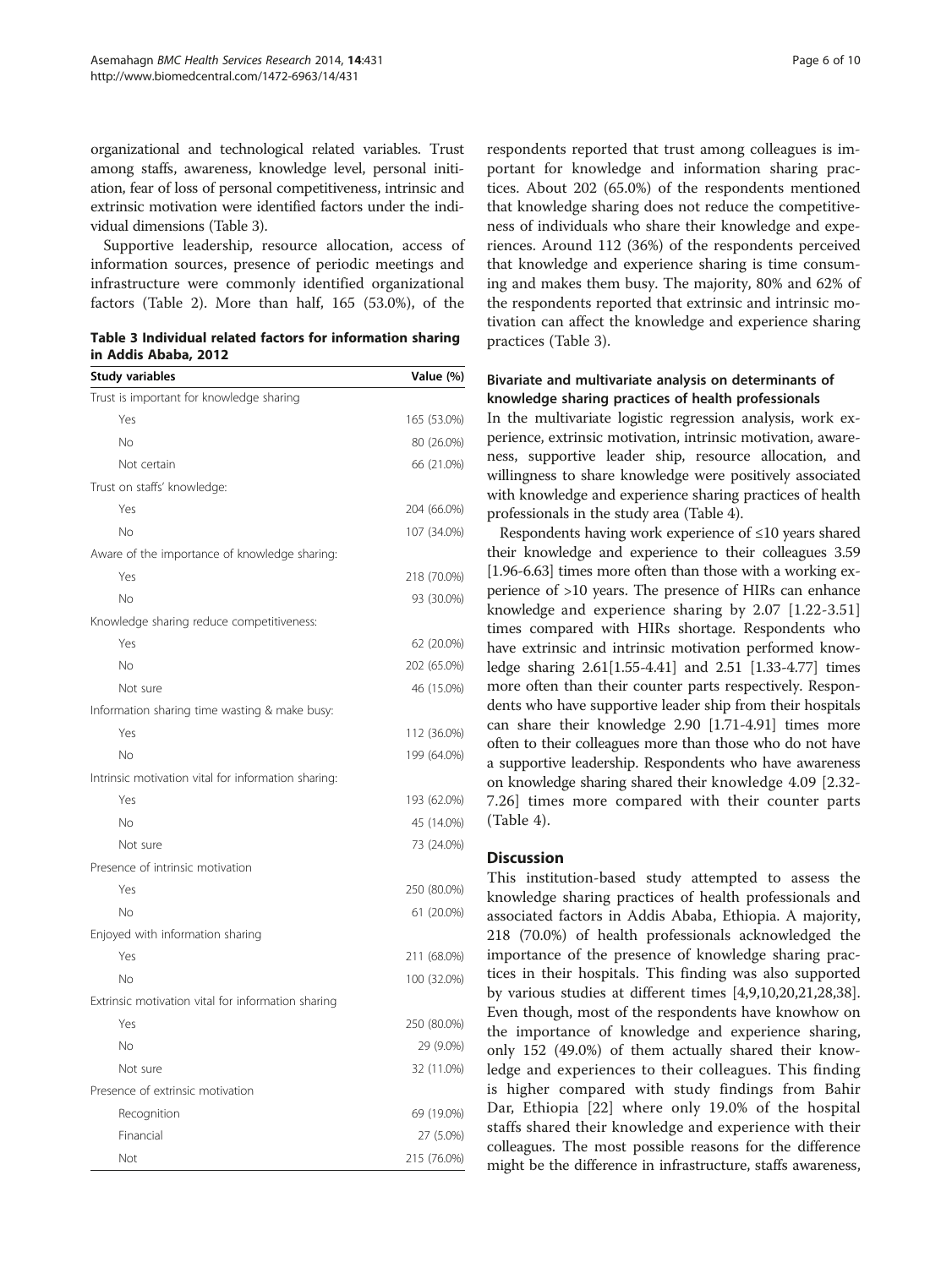| <b>Variables</b>            | Knowledge sharing |             | <b>COR 95% CI</b>        | <b>AOR 95% CI</b>        |  |
|-----------------------------|-------------------|-------------|--------------------------|--------------------------|--|
|                             | Yes N (%)         | No N (%)    |                          |                          |  |
| Sex:                        |                   |             |                          |                          |  |
| Male                        | 62 (20.0%)        | 60 (19.0%)  | 1.14 [0.70 - 1.84]       | 1.09 [0.44 - 1.58]       |  |
| Female                      | 90 (29.0%)        | 99 (32.0%)  | $\mathbf{1}$             | $\mathbf{1}$             |  |
| Age in years:               |                   |             |                          |                          |  |
| $21 - 30$                   | 110 (35.0%)       | 98 (34.0%)  | 1.68 [0.95 - 2.98]       | 1.40 [0.62 - 1.82]       |  |
| $31 - 40$                   | 30 (7.0%)         | 45 (15.0%)  | $1.50$ [0.63 - 3.57]     | $1.23$ [0.31 - 2.11]     |  |
| >40                         | 12 (4.0%)         | 16 (5.0%)   | $\mathbf{1}$             | $\mathbf{1}$             |  |
| Educational category:       |                   |             |                          |                          |  |
| Degree and above            | 105 (34.0%)       | 94 (30.0%)  | 1.54 [0.94 - 2.53]       | $1.80$ [0.98 - 3.12]     |  |
| Diploma and below           | 47 (15.0%)        | 65 (21.0%)  | $\overline{1}$           | $\overline{\phantom{a}}$ |  |
| Work experience:            |                   |             |                          |                          |  |
| $≤10$ years                 | 132 (42.0%)       | 103 (31.0%) | 3.59 [1.96 - 6.63]       | 2.45 [1.46 - 4.78]       |  |
| >10 years                   | 20 (6.0%)         | 56 (18.0%)  | $\mathbf{1}$             | $\mathbf{1}$             |  |
| Job satisfaction:           |                   |             |                          |                          |  |
| Yes                         | 78 (25.0%)        | 68 (22.0%)  | 1.14 [0.88 - 2.26]       | 1.12 [0.79 - 2.18]       |  |
| No                          | 74 (24.0%)        | 91 (29.0%)  | $\overline{1}$           | $\overline{\phantom{a}}$ |  |
| HIRs access:                |                   |             |                          |                          |  |
| Yes                         | 52 (17.0%)        | 38 (12.0%)  | 2.07 [1.22 - 3.51]       | $1.87$ [1.14 - 3.23]     |  |
| No                          | 88 (28.0%)        | 133 (43.0%) | $\overline{\phantom{a}}$ | $\mathbf{1}$             |  |
| Time availability:          |                   |             |                          |                          |  |
| Yes                         | 54 (17.0%)        | 58 (19.0%)  | 1.33 [0.81 - 2.17]       | $1.20$ [0.76 - 2.14]     |  |
| No                          | 82 (26.0%)        | 117 (38.0%) | $\overline{1}$           | $\overline{\phantom{a}}$ |  |
| Extrinsic motivation:       |                   |             |                          |                          |  |
| Yes                         | 56 (18.0%)        | 40 (13.0%)  | $2.61$ [1.55 - 4.41]     | $2.42$ [1.32 - 4.01]     |  |
| No                          | 75 (24.0%)        | 140 (45.0%) | $\mathbf{1}$             | $\mathbf{1}$             |  |
| Trust on staffs' knowledge: |                   |             |                          |                          |  |
| Yes                         | 106 (34.0%)       | 98 (31.0%)  | 1.43 [0.87 - 2.36]       | 1.38 [0.82 - 2.20]       |  |
| No                          | 46 (15.0%)        | 61 (20.0%)  | $\overline{1}$           | $\mathbf{1}$             |  |
| Awareness:                  |                   |             |                          |                          |  |
| Yes                         | 128 (41.0%)       | 90 (29.0%)  | 4.09 [2.32 - 7.26]       | 3.25 [1.96 -5.92]        |  |
| No                          | 24 (8.0%)         | 69 (22.0%)  | -1                       |                          |  |
| Supportive leader ship:     |                   |             |                          |                          |  |
| Yes                         | 67 (22.0%)        | 34 (11.0%)  | 2.90 [1.71 - 4.91]       | 3.12 [1.89 - 5.78]       |  |
| No                          | 85 (27.0%)        | 125 (40.0%) | $\overline{1}$           | $\overline{1}$           |  |
| Intrinsic motivation:       |                   |             |                          |                          |  |
| Yes                         | 133 (43.0%)       | 117 (38.0%) | $2.51$ [1.33 - 4.77]     | 2.10 [1.12 - 3.99]       |  |
| No                          | 19 (6.0%)         | 42 (13.0%)  | $\overline{1}$           | $\overline{1}$           |  |
| Resource allocation:        |                   |             |                          |                          |  |
| Yes                         | 65 (21.0%)        | 44 (14.0%)  | $1.95$ [1.18 - 3.22]     | $2.31$ [1.61 - 4.21]     |  |
| No                          | 87 (28.0%)        | 115 (37.0%) | $\overline{1}$           | $\overline{1}$           |  |
| ICTs access:                |                   |             |                          |                          |  |
| Yes                         | 39 (13.0%)        | 29 (9.0%)   | 1.55 [0.87-2.76]         | $1.36$ [0.62 - 2.51]     |  |
|                             |                   |             |                          |                          |  |

<span id="page-6-0"></span>

| Table 4 Association between selected variables and knowledge sharing practices of health professionals in hospitals |  |  |  |  |
|---------------------------------------------------------------------------------------------------------------------|--|--|--|--|
| under Addis Ababa health bureau, 2012                                                                               |  |  |  |  |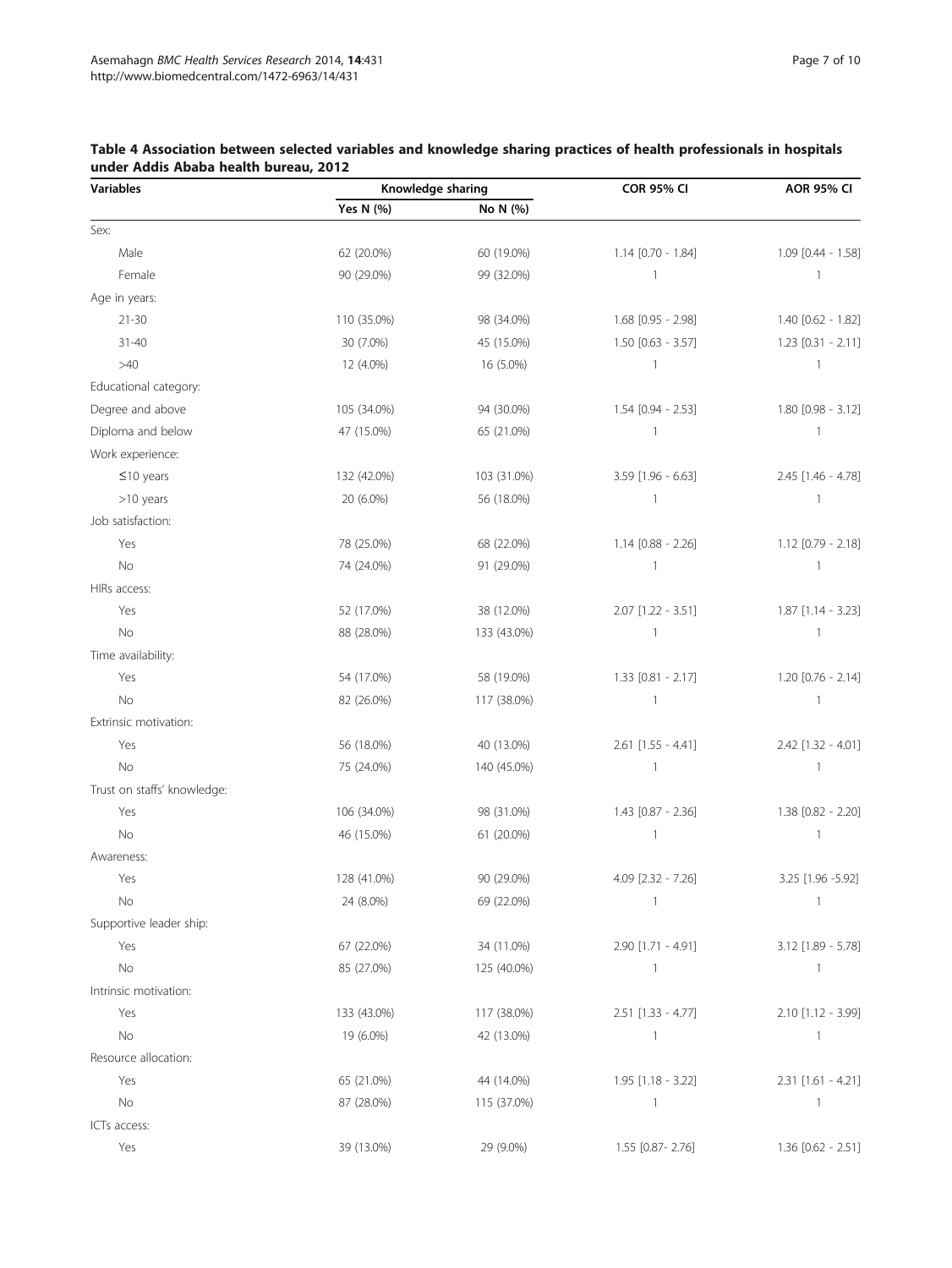| No.                             | 113 (36.0%) | 130 (42.0%) |                        |                    |
|---------------------------------|-------------|-------------|------------------------|--------------------|
| Willingness to share knowledge: |             |             |                        |                    |
| Yes                             | 131 (42.0%) | 88 (28.0%)  | $5.03$ $[2.79 - 9.14]$ | 4.21 [2.03 - 6.79] |
| Νo                              | 21 (7.0%)   | 71 (23.0%)  |                        |                    |

Table 4 Association between selected variables and knowledge sharing practices of health professionals in hospitals under Addis Ababa health bureau, 2012 (Continued)

management support, resource allocation, and geographical location.

In this study, 219 (70.0%) of the respondents were aware and expressed their willingness to share knowledge, and experience with their colleagues. This finding is relatively larger compared to study findings from Ethiopia [[22\]](#page-8-0) where about 52.0% of the health professionals were willing and aware about knowledge sharing. The probable reasons for this variation could be differences in infrastructure, staffs' initiation, access of ICTs and staff's attitude. Regarding the personal initiation to share knowledge and experiences, only 54.0% showed personal initiation. This may be due to the presence of poor access to information resources (17%), poor ICTs (22.0%), resource limitation (65.0%), job dissatisfaction (56.0%) and poor supportive leadership (67.0%) in the study area.

Mostly accessed HIRs in the study area were medical textbooks 59 (39.0%), trainings 44 (29.0%), workshops 32 (21.0%) and guidelines 32 (21.0%). These were also mentioned as major HIRs for health professionals in other studies [\[14](#page-8-0)-[16,35,38](#page-8-0)]. About 206 (66.0%) of the study participants had experiences of asking their senior staffs to get knowledge and experience. This is different from study findings in Addis Ababa [\[27](#page-8-0)], where the major HIRs were protocol manuals 115 (39.0%), text books 84 (25.0%) and in-service trainings 211(62.0%). The current finding is slightly lower compared to study findings from Uganda [\[35](#page-8-0)] where frequently accessed HIRs were discussions with colleagues (89.0%) and textbooks (77.0%). Major reasons for being lower in this study may be less attention from staffs, fear of criticism, poor readiness, trust on staffs' knowledge and absence of adequate HIRs in the study area.

More than half, 65.0% of the respondents believed that knowledge sharing could increase the competitiveness of health professionals. This is strongly supported by various studies [[29,30,36,37,39,40\]](#page-8-0) since information is the most valuable source to update health professionals' knowledge and deliver quality health care services. Such situations can create positive competitions among staffs and even among hospitals since their quality services will attract more customers. Only 20.0% of the study participants believed that information sharing will waste their time and make them busy. This may be due to the absence of HIRs in the study area, so that it will take much time to search and make them not ready to update and share to others.

Around 62.0% and 80.0% of health professionals agreed upon the importance of internal and external motivation for effective knowledge sharing practices among the staffs respectively. It is true that if health professionals are motivated and aware of knowledge sharing, they will increase this habit. This also supported by different study findings from different areas [\[31,32,41](#page-8-0)]. Even though recognition letters and finances are very essential and common means to motivate staffs in most of the organizations, they were poorly practiced (recognition 19.0% and finance 5.0%) in the study area. This might be due to the presence of poor resource allocation (35.0%), poor supportive leadership (33.0%) and high job dissatisfaction among staffs (56.0%) in the study area. These reasons were also reasons in other studies [\[30,42](#page-8-0)[,43](#page-9-0)].

As also stated by other studies [\[15](#page-8-0)[,44\]](#page-9-0), ICTs became backbones for health care institutions in this competing environment. Nowadays, various stakeholders have given attention to the application of ICTs in health care facilities to deliver evidence based quality health care services [[15,31,](#page-8-0)[44](#page-9-0)]. However, the opposite was true in the study areas. The majority, 243 (78.0%) of the health professionals reported the presence of poor ICTs access in the study area. This is also supported by study findings from Bahir Dar [[22](#page-8-0)] and Addis Ababa [[27](#page-8-0),[45](#page-9-0)]. The most possible reasons could be resource limitation, infrastructure, poor attention from management and staffs and lack of skilled personnel.

Identifying the most important factors affecting knowledge sharing practices among hospital staffs is very essential for managers, health professionals and other concerned bodies in order to make evidence-based plans to solve the problem.

The most important identified determinants for the presence of low knowledge and experience sharing practice in the study area are working experience, motivation (internal and external), awareness on knowledge sharing, HIRs access, supportive leadership, resource allocation and staffs' willingness to share knowledge (Table [4\)](#page-6-0). These were also mentioned as determinant factors for information sharing practice of health professionals in other studies [[22,30,32,41-](#page-8-0)[43,45](#page-9-0)].

#### Conclusion

Even though most of the health professionals from resourcelimited countries are willing and have an intrinsic motivation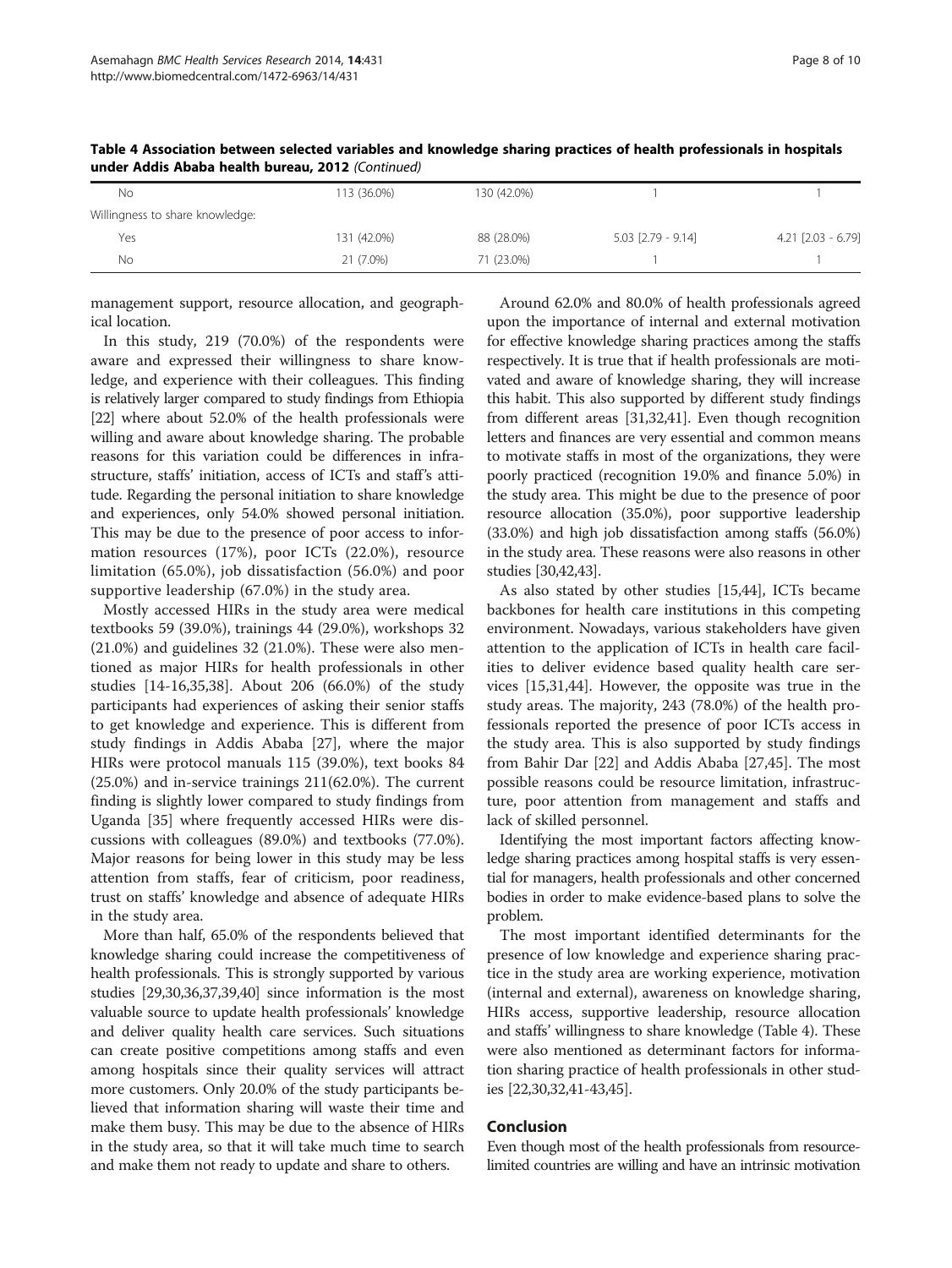<span id="page-8-0"></span>to share their knowledge and experiences, they practiced it poorly for several reasons. The identified main determinants are access to HIRs, motivation (intrinsic and extrinsic), working experience, supportive leadership, resource allocation, staff's awareness and willingness to share knowledge. Improving management activities, resource allocation, HIRs access and staffs' motivation are important interventions to improve the problem among the health professionals. Exploring the mechanisms of increasing knowledge and experience sharing practices is a future research agenda in the study area.

#### Competing interests

The authors declare that he has no competing interests.

#### Authors' contributions

The author, MA, designed the study, analysed the results, and wrote the manuscript with the consultation of senior advisors and researchers.

#### Acknowledgements

I am very much grateful to Addis Ababa University, school of public health and information science for coordinating and giving me this chance. I would also like to extend my heart-felt thanks to the AAHB, hospital heads, respondents, data collectors and supervisors for their unreserved help, willingness, and continuous supports during the data collection period. Finally yet importantly, my thank goes to Dr. Fleur Fritz, and Mr. Molla Abebe for giving me much time in editing the manuscript.

#### Received: 21 January 2014 Accepted: 29 August 2014 Published: 24 September 2014

#### References

- 1. Abidi S: Knowledge management in healthcare: towards 'knowledge-driven' decision -support services. Int J Med Inform 2001, 63(1-2):5-18.
- Anca M: Knowledge dynamics. Revista Informatics Econ 2008, 17(1):117–121.
- 3. Nonaka I, Toyama R, Byosière P: A theory of organizational knowledge creation: understanding the dynamic process of creating knowledge. Handbook of organizational learning and knowledge. New York: Oxford University Press; 2001.
- 4. WHO: Technical paper on regional strategy for knowledge management to support public health. WHO Regional Office Publisher; 2006. Available at [http://www.who.int/kms/about/en/.](http://www.who.int/kms/about/en/)
- 5. Eid M, Nuraddeen A: The impact of learning culture and information technology use on knowledge sharing: 17th European conference on information systems. Available at http: [www.ecis](http://www.ecis/) 2009.it/papers/ ecis2009-0037.
- 6. Veronique L: Integrated knowledge translation for globally oriented public health practitioners and scientists: framing together sustainable transferontier knowledge translation vision. J Multidisciplinary Health care 2010, 3:33–47.
- 7. Ballantyne D: Dialogue and its role in the development of relationship specific knowledge. J Business Ind Mark 2004, 19(2):114–223.
- 8. Tsoukas H, Vladimirou E: What is organizational knowledge. J Manag Stud 2001, 38:973–993.
- 9. Ives W, Gordon C: Knowledge management journey: navigating the IT/HR turf wars. Available at http: /[/www.accenture.com.](http://www.accenture.com/)
- 10. Cohen W, Levinthal D: Absorptive capacity: a new perspective on learning and innovation. Adm Sci Q 1990, 35:128-152.
- 11. Zack MH: Managing codified knowledge. Sloan Manage Rev 1999, 40(4):45–58.
- 12. Alavi M, Leidner DE: Knowledge management and knowledge management systems: conceptual foundations and research issues. MIS Q 2001, 25(1):107–136.
- 13. Ryu S, Ho S, Han I: Knowledge sharing behavior of physicians in hospitals. Expert Systems Appl 2003, 25(1):113–121.
- 14. Wilson TD: Human Information Behavior. UK: University of Sheffield; 2000. Vol. 3:2.
- 15. Mohamed A: Information Needs and Information Seeking Behavior of Libyan Doctors Working in Libyan Hospitals [A Doctoral Thesis]. Libya: Loughborough University; 2011.
- 16. Ghebre HA: Assessment of Health Management Information System in Addis Ababa Health Bureau [MSc Thesis]. Addis Ababa: Addis Ababa University; 2005.
- 17. Lin C-L: Knowledge Transfer and Management Consulting: A Look at "The Firm", Business Horizons, January-February. 2000:65–73. Available at [http://thesis.](http://thesis.lib.ncu.edu.tw/ETD-db/ETD-search/view_etd?URN=90423036) [lib.ncu.edu.tw/ETD-db/ETD-search/view\\_etd?URN=90423036.](http://thesis.lib.ncu.edu.tw/ETD-db/ETD-search/view_etd?URN=90423036)
- 18. Nonaka I, Ichijo K, Krogh G: Enabling Knowledge Creation: how to Unlock the Mystery of Tacit Knowledge and Release the Power of Innovation. New York: Oxford University Press; 2000.
- 19. Pan S, Scarborough H: A sociotechnical view of knowledge sharing at Buckman Laboratories'. J Knowl Manag 1998, 2(1):55-66.
- 20. Zhang J, Faerman S, Cresswell A: The effect of organizational/ technological factors and the nature of knowledge on knowledge sharing. The 39th Hawaii International Conference on System Sciences. 2006, Available at://[www.hicss.hawaii.edu](http://www.hicss.hawaii.edu/).
- 21. Lin HF: "Knowledge sharing and firm innovation capability: an empirical study". Int J Manpow 2007, 28(3–4):315–332.
- 22. Adem A: Knowledge Sharing Among Health Professionals the Case of Felege Hiwot Referral Hospital Bahirdar. Addis Ababa University; 2010. Available at [www.ju.edu.et/sites/default/files/JU%20publication%20until%20July.](http://www.ju.edu.et/sites/default/files/JU%20publication%20until%20July)
- 23. City Government of Addis Ababa Health Bureau: Report of Human Resource Department. 2011. Available at www.addisababacity.gov.et/…[/en/social-sector/](http://www.addisababacity.gov.et/%E2%80%A6/en/social-sector/) health/health-bureau.
- 24. WHO: Knowledge management strategy. 2004, Available at [http://www.](http://www.who.int/kms/about/strategy/en/index.html) [who.int/kms/about/strategy/en/index.html.](http://www.who.int/kms/about/strategy/en/index.html)
- 25. Ipe M: Knowledge sharing in organizations: a conceptual framework. Hum Resour Dev Rev 2003, 2(4):337–359.
- 26. Andualem M, Kebede G, Kumie A: Information needs and seeking behaviour among health professionals working at public hospital and health centres in Bahir Dar, Ethiopia. BMC Health Serv Res 2013, 13:534. <http://www.biomedcentral.com/1472-6963/13/534>.
- 27. Lemma I: Assessment of access to health information resources among HPs working in HIV/AIDS and family health units of public health centers in Addis Ababa [MSc thesis]. Addis Ababa: Addis Ababa University; 2009.
- 28. Moody D, Shanks G: "Using Knowledge Management and the Internet to Support Evidence Based Practice: A Medical Case Study.". Proc. 10th Australasian Conference on Information Systems; 1999. Available at link. springer.com/chapter[/10.2991/978-94-91216-89-3\\_5.](SpringerLink:ChapterTarget)
- 29. Dubow J, Chetley A: Improving the Health, Connecting People: The Role of ICTs in the Health Sector of Developing Countries [Internet]. ; 2011. Available from [http://www.health.](http://www.health/)
- 30. Riege A: Three-dozen knowledge-sharing barriers managers must consider. J Knowl Manag 2005, 9(3):19–33.
- 31. Hinds P, Pfeffer J: Why Organizations do not "Know What They Know": Cognitive and Motivational Factors Affecting the Transfer of Expertise. Cambridge, MA: MIT Press; 2003.
- 32. Orlikowski W: Learning from notes: organizational issues in groupware implementation. Inf Soc 1993, 9(3):237–250.
- 33. FDRE: Summary and Statistical Report of the 2007 Population and Housing Census. Addis Ababa: Population census commission; 2008.
- 34. Lemecha G: Personal Communication. Addis Ababa: 2008.
- 35. Musoke MG: Information and its value to health workers in rural Uganda: a qualitative perspective [internet]. Health Library Review 2000, 17:194–202. Available at [http://www.online](http://www.online/).
- 36. Edejer T: Disseminating health information in developing countries: the role of the internet. BMJ 2000, 321(7264):797–800.
- 37. Szulanski G: Exploring internal stickiness: impediments to the transfer of practice within the firm. Strateg Manag J 1996, 17(1):27–44.
- 38. Kieslowski M: Knowledge management prerequisites for building an information society in health care. Int J Med Inform 2006, 75:322–329.
- 39. Pan S, Scarborough H: Knowledge management in practice; an exploratory case study. Technol Anal Strateg Manage 1999, 11(3):359–374.
- 40. Scarborough H: Why your employees do not share what they know. KM Review 2003, 6(2):16–20.
- 41. Ajzen I: The theory of planned behavior. Organ Behav Hum Decis Process 1991, 50:179–211.
- 42. Hsiu-Fen L: Knowledge sharing and firm innovation capability: an empirical study. Int J Manpow 2007, 28(3/4):315–332.